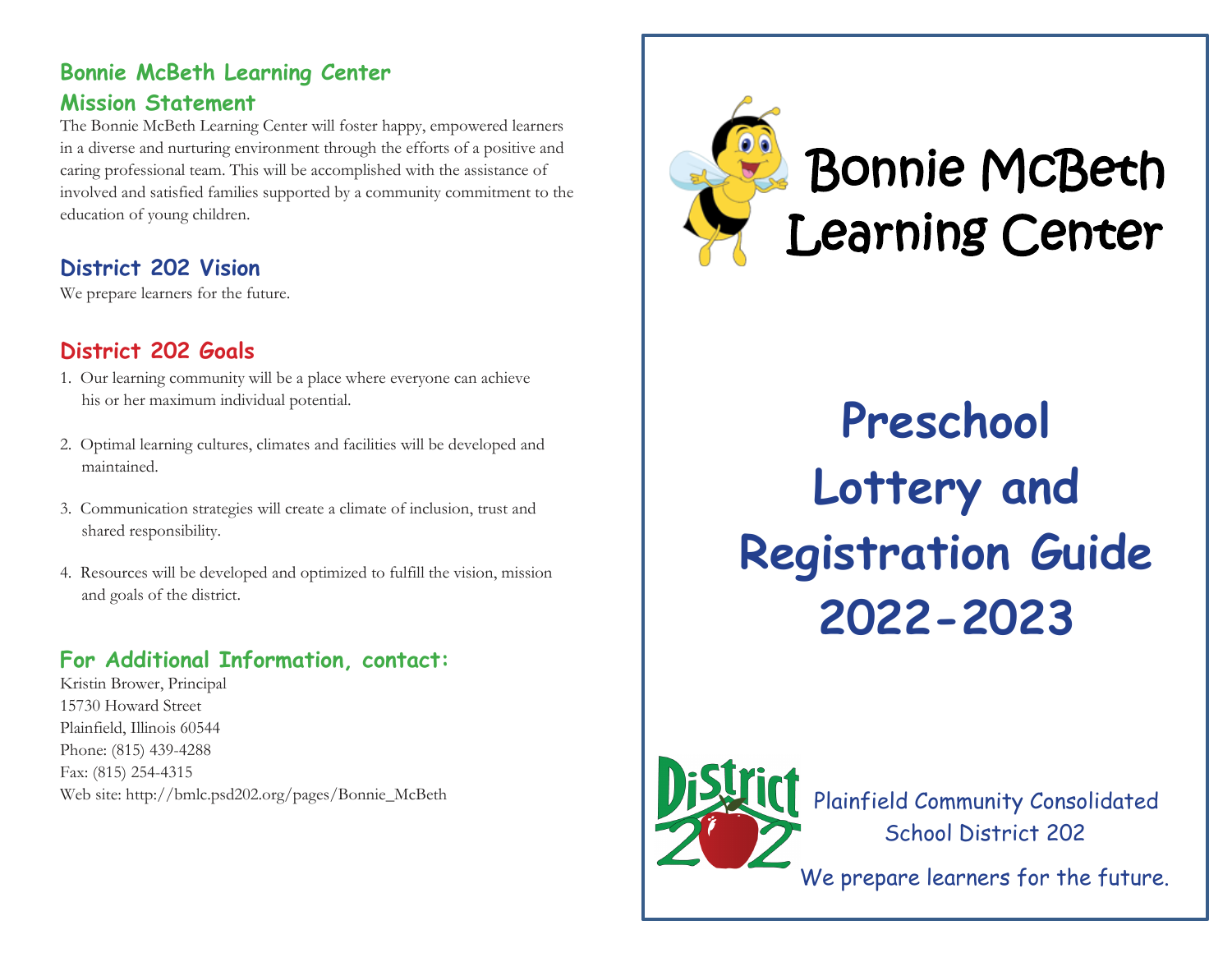Bonnie McBeth Learning Center is the Preschool and Early Childhood program for Plainfield Community Consolidated School District 202. Bonnie McBeth provides preschool aged children with classroom activities that focus on total development, including communication, cognitive, physical and emotional skills. Through an integrated curriculum, students study broad topics of interest as they develop the necessary skills of prereading, pre-writing, and other learning goals. As learning is driven by natural curiosity, children construct knowledge from hands-on, thoughtprovoking experiences that challenge them to think.

# **The Preschool Program**

A child-directed, center-based environment enables children to explore learning in a meaningful way. Children have access to large playgrounds to help them develop gross motor skills while interacting socially. In addition, there is a lending library that supports staff development, parent resources and student materials.

## **Preschool Hours**

Bonnie McBeth's calendar coincides with the District 202 Kindergarten schedule.

- 5-day classes are in session Monday through Friday.
- 3-day classes are in session Monday, Wednesday, and Friday.
- 2-day classes are in session Tuesday and Thursday.

The hours for the building on Howard Street are as follows: The morning session runs from 8-10:30 a.m. The afternoon session runs from 12:30-3 p.m. Student drop-off begins 15 minutes before the start of school.

# **Age Requirement**

Enrollment at Bonnie McBeth Learning Center is open to all children between the ages of three and five years whose families reside in District 202. Each child must be three years of age on or before September 1. Special education students are enrolled as they are determined to be eligible. Toilet training is not a requirement.





# **A Typical Day**

**Arrival:** Children enter their classroom, hang up their coats and backpacks, and get ready for the day.

**Circle/Meeting:** Everyone comes together to hear about the day's activities. Each child decides what centers he or she would like to become involved with for that day, and what they plan to do in the center. The children also do calendar, weather and sharing during this time.

**Center Time:** Children choose from activities in the centers, which include dramatic play, table toys, blocks, art sensory table, library, and computers. Learning is child-centered through play facilitated by the Early Childhood Team.

**Clean Up:** Children learn when it's time to stop an activity, put away toys and materials, and learn to cooperate with others.

**Snack Time:** Snack time encourages communication between the children, self-help skills and good manners. Children take turns on responsibility for passing out napkins and snacks. Parents take turns sending in snacks (requested by the teacher) for the week.

**Music/Movement:** Large motor skills are enhanced through the excitement of music as well as physical games enjoyed both in the classroom and out on the playground. Children also learn self-control by following rules and safety guidelines.

**Story Times:** Teachers read to children in both large and small groups. Reading enhances listening skills and memory, stimulates thought-provoking questions, and helps children discuss the differences between the world we live in and the fantasy worlds we read about.

**Dismissal:** Children are encouraged to collect their belongings independently.



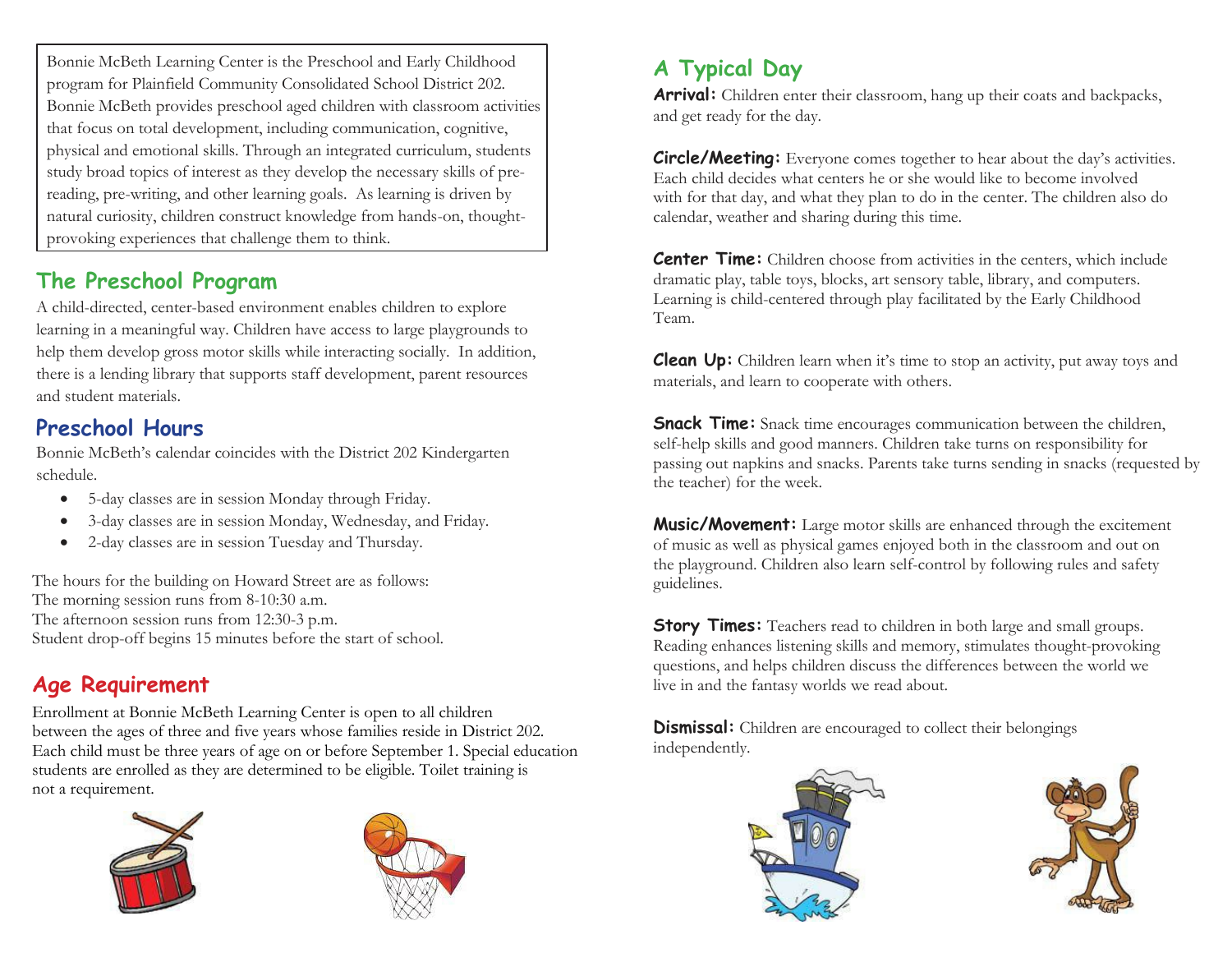#### **Residency Requirements**

All families must reside within district boundaries for their children to attend Bonnie McBeth Learning Center. The Plainfield Community Consolidated School District 202 boundaries service residents in Bolingbrook, Crest Hill, Joliet, Naperville, Plainfield, Romeoville and unincorporated Kendall and Will Counties. If parents are unsure about residency, they may call our office at (815) 439-4288.

## **Lottery Process**

Bonnie McBeth only accepts applications submitted online between February 14th, and February 25, 2022.

- Current enrolled students will have priority registration for the following year tuition-based program.
- Families will register each child for the lottery online at on the District 202 web site and on the Bonnie McBeth Learning Center web site.
- Students will be selected by a computerized random drawing.
- Families of selected children will receive information about the Preschool registration process and must pay a \$100 deposit to ensure their child's slot.
- Families of children who are not selected, will receive information about the wait list process.

# **Lottery/Registration Timeline for 2022-2023**

- February 3, 2022 Letter sent to parents of current preschoolers
- February 10, 2022 Returning student registration packets are due with nonrefundable \$100 deposit
- February 14, 2022 7:00 a.m. February 25, 2022, 5 p.m. Online lottery window open for online applications
- February 28, 2022 Lottery Drawing. All families notified of the Lottery results, with appropriate instructions for "next steps."
- March 7, 2022 **First day** of registration for lottery acceptance
- April 1, 2022- **Last day** of Registration for lottery acceptance. Families who do not register by the deadline will lose their full day kindergarten slot and move to the bottom of the wait list.
- April 4, 2022 Open registration for district staff if tuition spots remain available
- June 1, 2022 Open registration for out of district families, if tuition spots remain available
- July 1st, 2022 The remaining balance of the first tuition payment is due and completes the payment for September. Families who do not have the full first month's tuition paid will be dropped from the program.

#### **Tuition and Fees**

A \$100 nonrefundable deposit is due at the time of registration. This will be applied toward the first month's tuition.

Monthly tuition is \$250 (5-day program), \$200 (3-day program) and \$150 (2 day program) and paid one month in advance. A 10 percent discounted monthly fee is applied to each additional sibling.

The yearly tuition is divided into nine equal payments, to be paid monthly on the first of the month. The remaining balance of the first tuition payment is due on July 1, 2022, and completes the payment for September.

The remaining eight installments are due the first school day of the month, September through April. A late fee of \$25 will be charged for payments not received on the first school day of each month. There is no tuition reduction due to illness, absences or on days school is closed. **Families who carry an overdue balance without timely payment will be dropped from the tuition program.**

Families must have no outstanding balance from the prior year tuition preschool program by August 1, 2022, or their child will be dropped from the preschool program. Families are encouraged to pay tuition online.

# **Developmental Screening**

If you have concerns about your child's development, a developmental screening is available for all District 202 children between three and five years of age. It assesses skills in personal-social development, communication, small and large muscle coordination, and cognitive development. Parents provide information regarding their child's health and developmental history and any concerns to assist in determining the child's needs. The purpose of the screening is to answer questions parents may have about their child's development, and to identify those children who may need further evaluation. An appointment for screening may be scheduled by calling Bonnie McBeth Learning Center at (815) 577-4114.